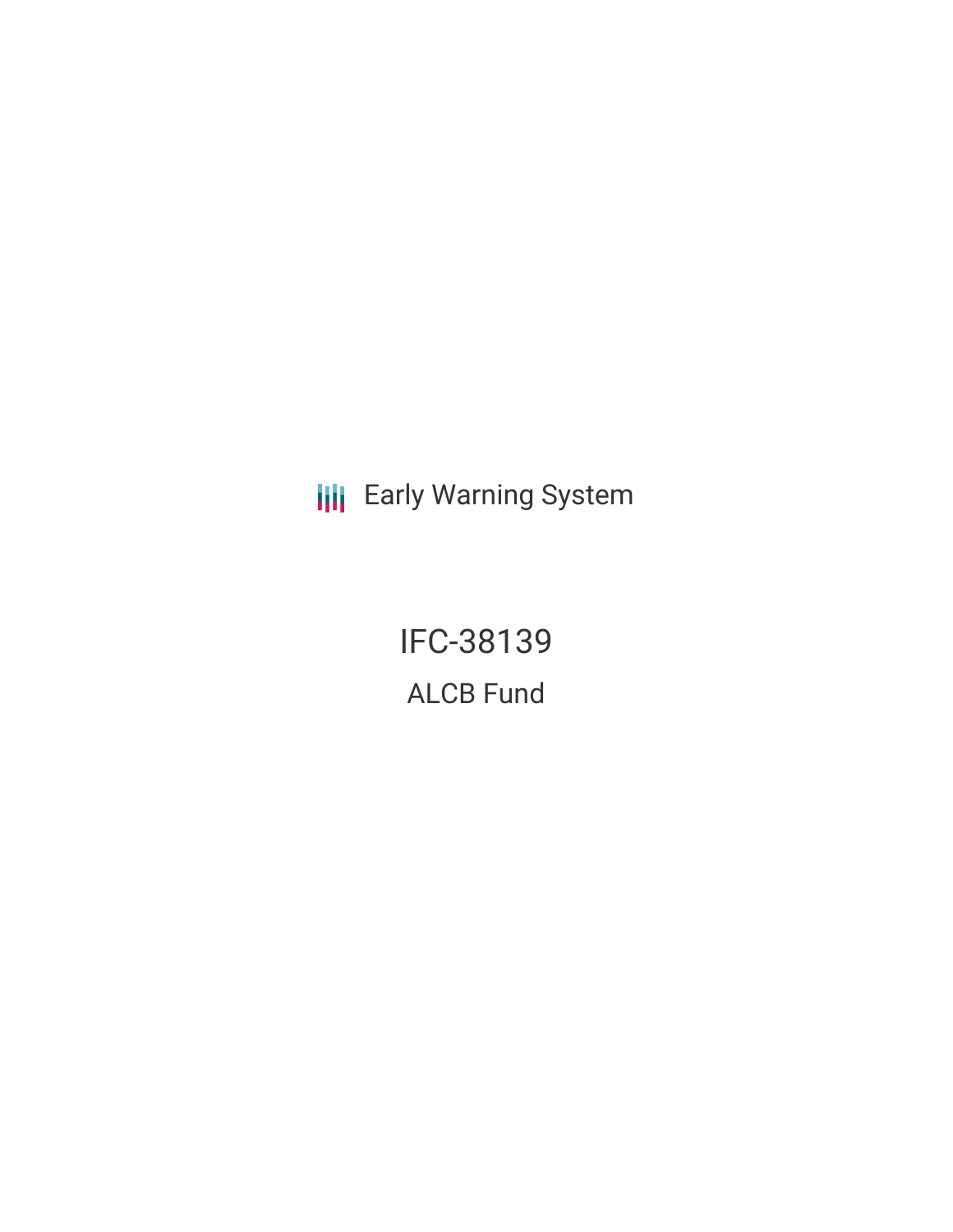## **Quick Facts**

| <b>Countries</b>               | Kenya                                    |
|--------------------------------|------------------------------------------|
| <b>Specific Location</b>       | Nairobi                                  |
| <b>Financial Institutions</b>  | International Finance Corporation (IFC)  |
| <b>Status</b>                  | Active                                   |
| <b>Bank Risk Rating</b>        | FI                                       |
| <b>Voting Date</b>             | 2016-05-26                               |
| <b>Borrower</b>                | AFRICAN LOCAL CURRENCY BOND FUND LIMITED |
| <b>Sectors</b>                 | Finance                                  |
| <b>Investment Type(s)</b>      | Loan                                     |
| <b>Investment Amount (USD)</b> | \$20.00 million                          |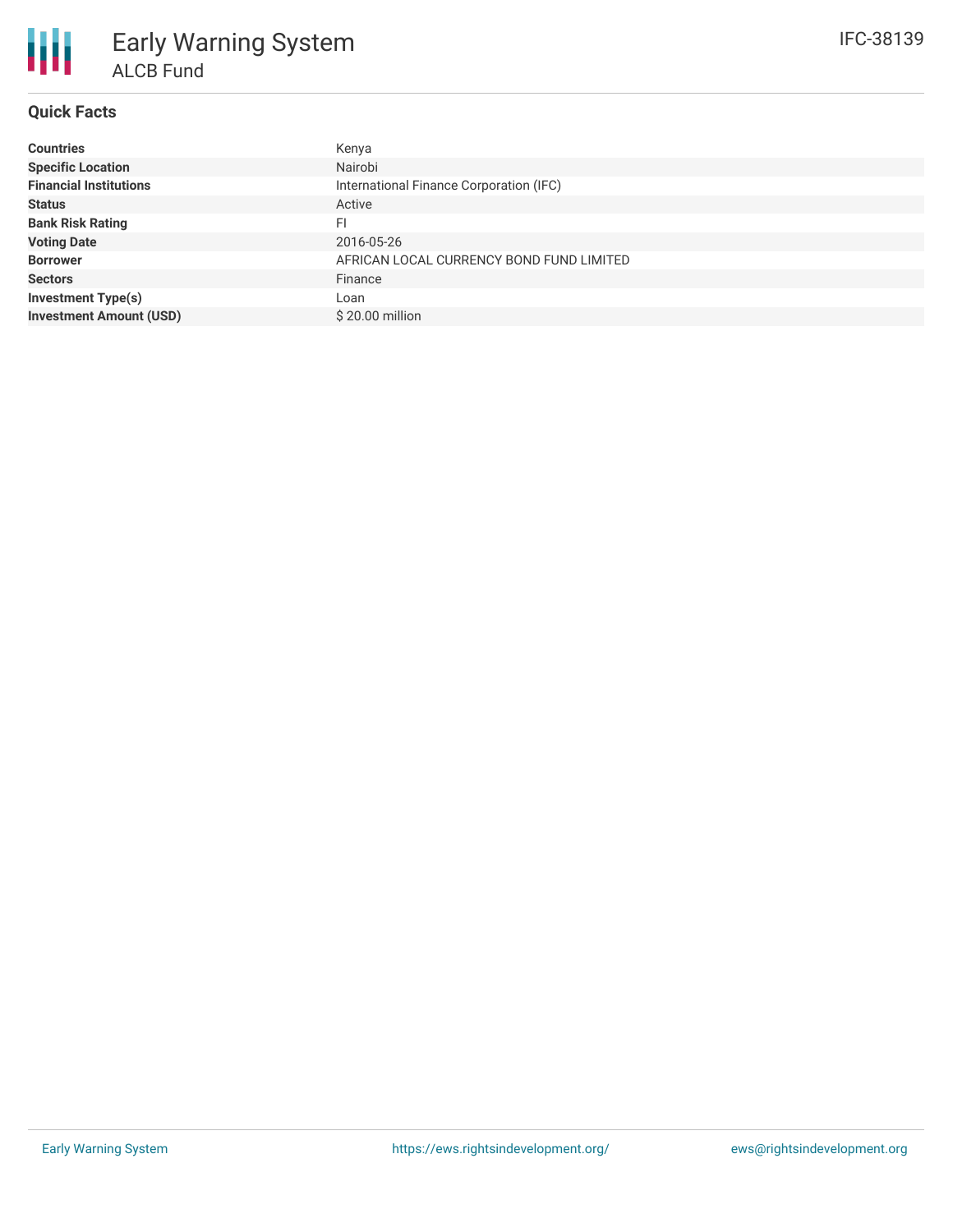# **Project Description**

African Local Currency Bond (ALCB) Fund is a local currency bond fund sponsored by KfW and managed by LHGP Asset Management LLP (the "Manager") .The goal of the Fund is to improve and diversify access to long term funding in local currency and support the development of African capital markets by creating opportunities for African issuers, investors and intermediaries. The expected impacts of the project are; Local Capital Markets Development - create awareness of domestic capital markets, build capacity of suitable issuers and enhance the fledgling eco-system of participants that are required to ensure development of the bond market in various African countries; and Access to finance - offer an alternative source of financing for medium size firms that may not be able to access adequate funding from banks.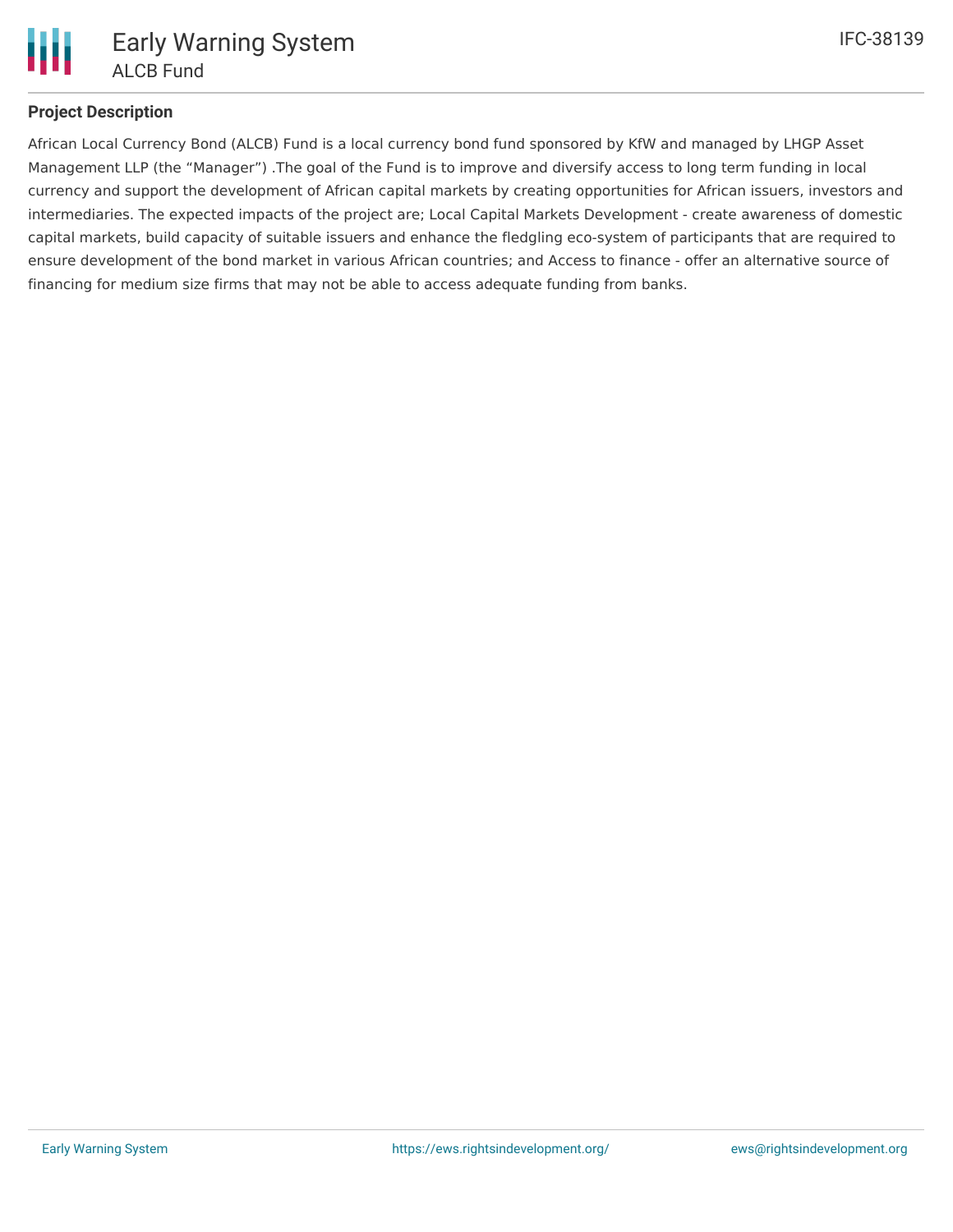### **Investment Description**

• International Finance Corporation (IFC)

### **Financial Intermediary**

Financial Intermediary: A commercial bank or financial institution that receives funds from a development bank. A financial intermediary then lends these funds to their clients (private actors) in the form of loans, bonds, guarantees and equity shares. Financial intermediaries include insurance, pension and equity funds. The direct financial relationship is between the development bank and the financial intermediary.

- African Local [Currency](file:///actor/1137/) Bond Fund Limited (Financial Intermediary)
- LHGP Asset [Management](file:///actor/130/) LLP (Financial Intermediary)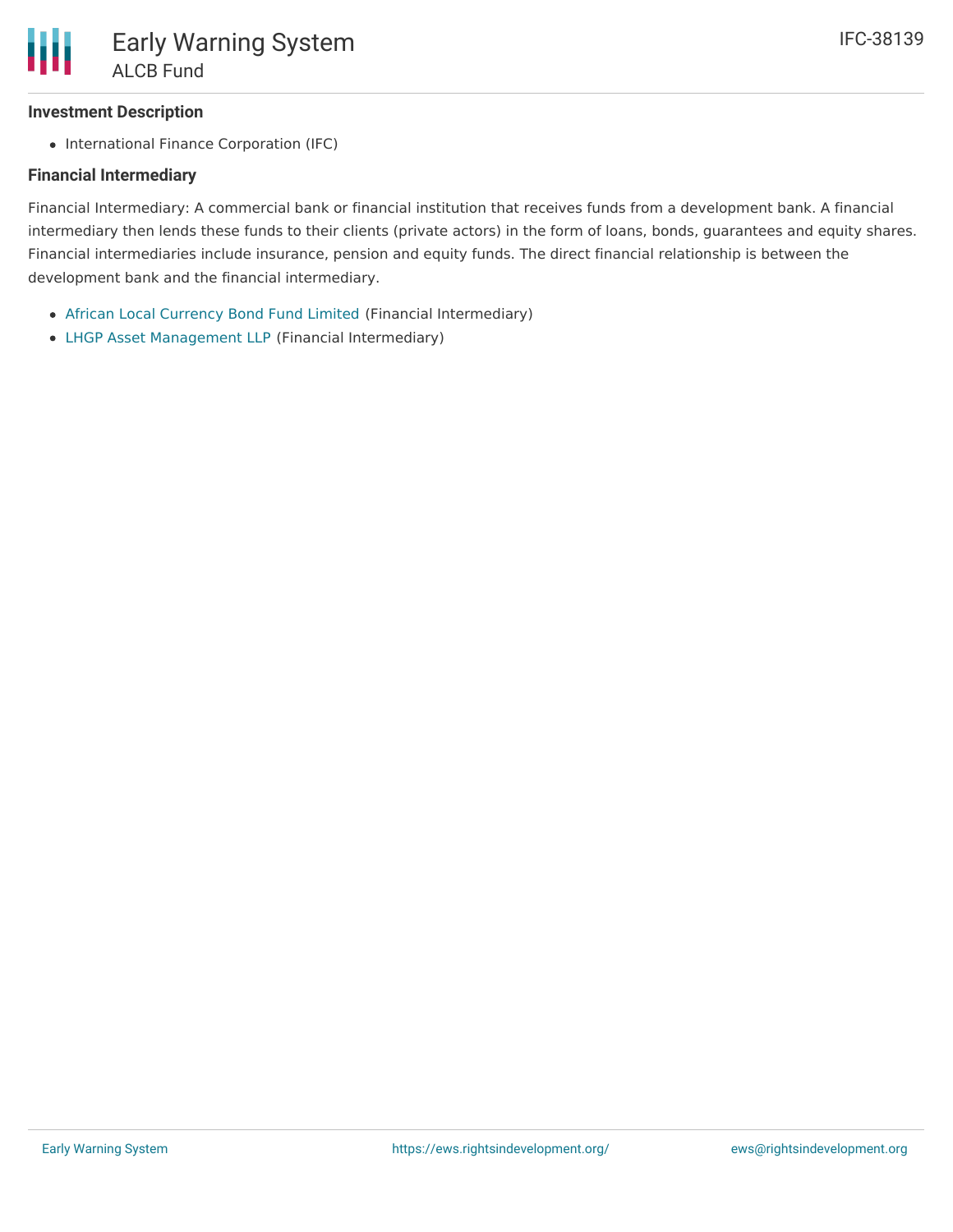

#### **Private Actors Description**

The Fund is managed by LHGP Asset Management LLP, an affiliate of Lion's Head Global Partners, a merchant bank with offices in London and Nairobi and authorized by the Financial Conduct Authority to provide asset management and advisory services.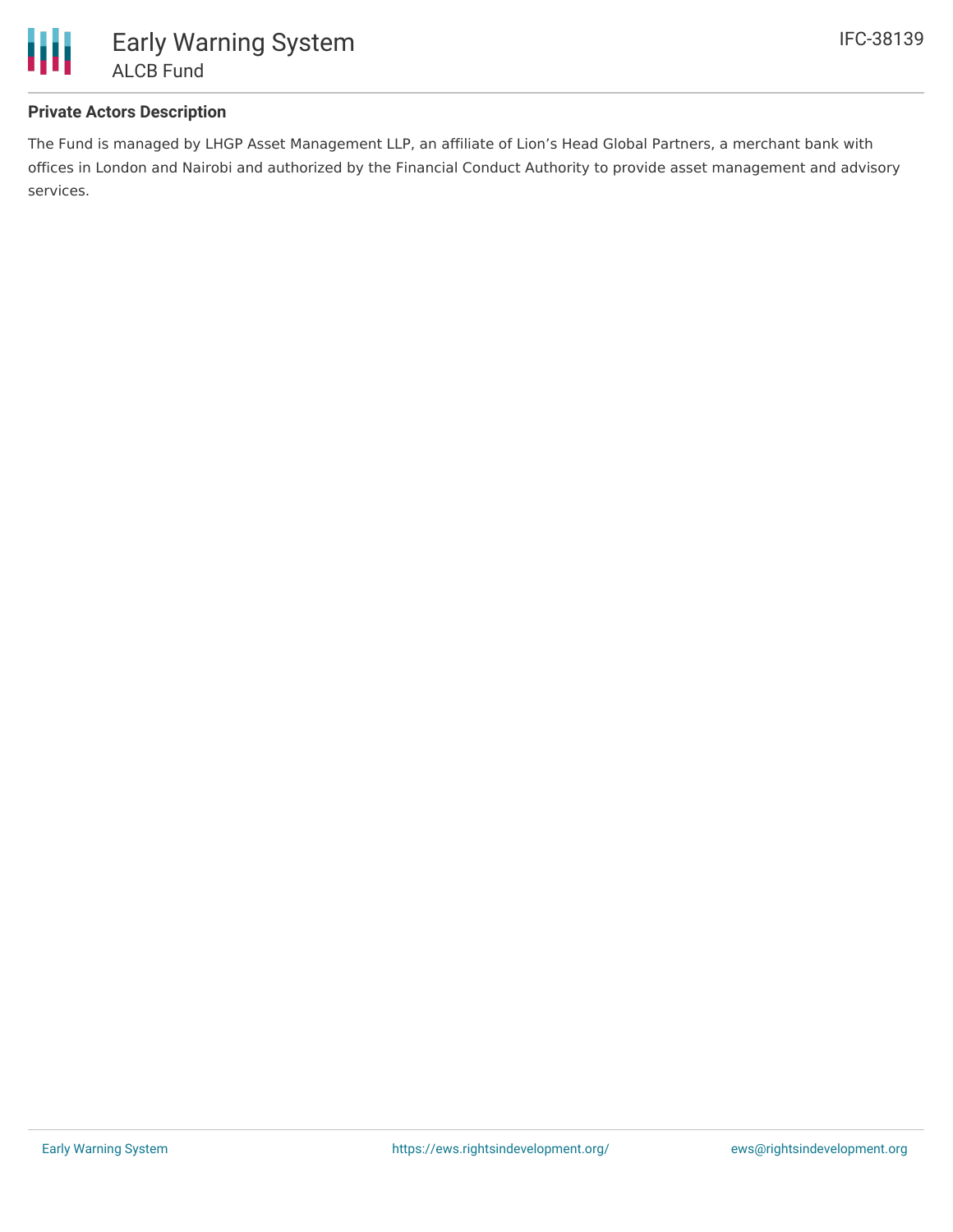#### **Contact Information**

Mr. James Doree (Director) LHGP Asset Management LLP 154 Buckingham Palace Road London SW1W 9TR Telephone: +44 (0) 207 340 0412 Email:James.Doree@lhgp.com

#### ACCOUNTABILITY MECHANISM OF IFC

The Compliance Advisor Ombudsman (CAO) is the independent complaint mechanism and fact-finding body for people who believe they are likely to be, or have been, adversely affected by an IFC or MIGA- financed project. If you submit a complaint to the CAO, they may assist you in resolving a dispute with the company and/or investigate to assess whether the IFC is following its own policies and procedures for preventing harm to people or the environment. If you want to submit a complaint electronically, you can email the CAO at CAO@worldbankgroup.org. You can learn more about the CAO and how to file a complaint at http://www.cao-ombudsman.org/